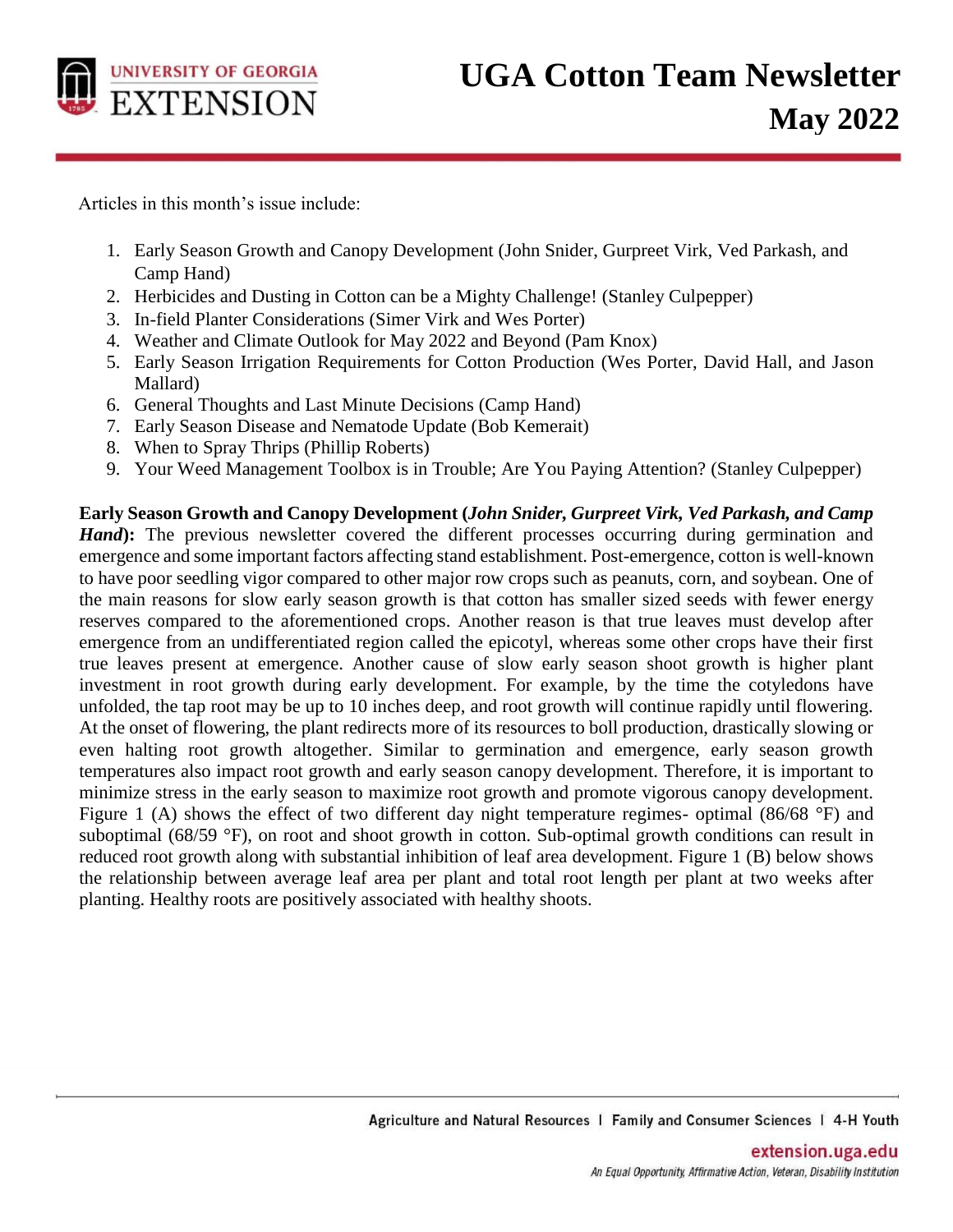

**Figure 1.** Effect of growth temperature on root and shoot growth in cotton seedlings. (A) provides images showing two-week-old roots and shoots under optimal (86/68 °F) or suboptimal (68/59 °F) temperature conditions, and (B) shows the relationship between average leaf area per plant and total root length per plant at two weeks after planting.

Canopy Development: Rapid true leaf differentiation is an important factor affecting growth and vigor in cotton. The crop requires approximately 50 DD60s for emergence and another 50 to produce its first true leaf and each mainstem leaf thereafter. The cotton plant begins producing branches at approximately the fifth node above the cotyledons, and there are two types of branches: monopodial (vegetative branch) and sympodial (reproductive branch). At approximately the sixth mainstem node (plus or minus one), the plant will produce its first fruiting branch (usually after having produced one or more vegetative branches), and the first square will be visible on the first fruiting branch at approximately 35 days after planting, but even the timing of squaring depends on the initial rate of node development, which (as we've noted previously) is temperature dependent. Each fruiting branch will add additional fruiting sites at positions further away from the mainstem and new fruiting branches will continue to be produced at newly-generated nodes above the first fruiting branch. Furthermore, each fruiting site on a fruiting branch will have a subtending leaf associated with it.

Due to its indeterminate growth habit, the development of leaf area and fruiting sites in cotton are inextricably linked with sympodial leaves accounting for a larger percentage of total leaf area as the season progresses. Leaf area development of the cotton crop follows a sigmoidal growth response, with a slow increase in leaf area during first 6 to 7 weeks after planting (lag phase) and rapid leaf area development during the early fruiting stage (exponential growth phase), eventually resulting in canopy closure at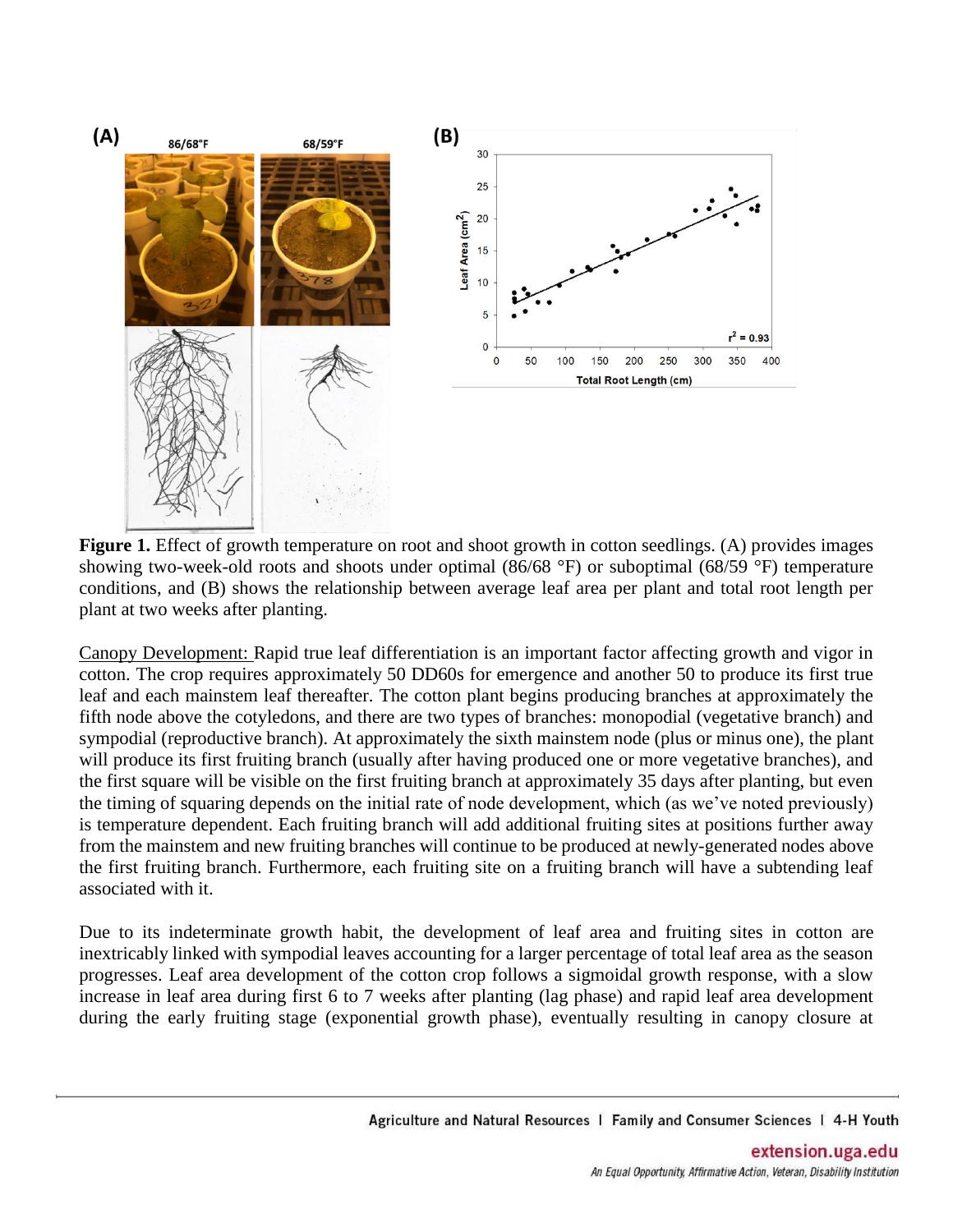approximately 75 days after planting if development proceeds normally. Vigorous vegetative growth prior to flowering will increase the number of fruiting sites available to set bolls, and because each fruiting site has a leaf associated with it, the rate of new fruiting branch development can partially determine the timing of canopy closure which is important for maximizing light interception for whole-canopy photosynthesis. The number of mainstem nodes above a first position white flower (NAWF) at first flower can be indicative of stress or excessive vegetative growth requiring application of plant growth regulators (PGRs). Values ranging from 9 to 12 squaring nodes above a first position white flower are indicative of ideal to vigorous vegetative growth. While fewer squaring nodes could potentially be indicative of stress (water, nutrients, etc.), yield is a function of the number of fruiting sites produced and the rate of fruit retention, so acceptable yields can also be achieved with fewer nodes, provided fruit retention is high. Thus, during the preflowering phase of canopy development it is important to maximize canopy growth by 1) obtaining acceptable stands (see previous or current newsletter articles dedicated to planting considerations and control of seedling diseases), 2) minimizing abiotic stresses such as water deficit or nutrient stress (see newsletter articles addressing early season fertility and irrigation), and controlling weed and insect pests that are most common during this phase of development. Once flowering begins, crop monitoring and growth management decisions become critical to ensuring an acceptable balance between vegetative and reproductive growth.

## **References**

- Guthrie, D., C. Burmester, K. Edmisten, and R. Wells. 1995. Early season growth. In: Cotton Physiology Today. National Cotton Council, Memphis, TN.
- Oosterhuis, D.M. 1990. Growth and development of the cotton plant. In: W.N. Miley and D.M. Oosterhuis (eds) Nitrogen Nutrition in Cotton: Practical Issues. Proceedings of the Southern Branch Workshop for Practicing Agronomists. American Society of Agronomy, Madison, WI. pp. 1-24.

Ritchie, G.L., C.W. Bednarz, P.H. Jost, and S.M. Brown. 2007. Cotton growth and development. The University of Georgia, College of Agricultural and Environmental Sciences, Athens, GA. Bulletin 1252.

**Herbicides and Dusting in Cotton can be a Mighty Challenge! (***Stanley Culpepper***):** *It seems most years, we are extremely dry at some point during planting which challenges our herbicide decisions. Below is an article provided last year that I am resharing without changes as our research continues to support this discussion.*

The most effective approach to minimize cotton injury from preemergence (PRE) herbicides is to place the cotton seed in moist soil where it can imbibe (absorb) clean water free of herbicides (Figure 1). Next, we need our cotton roots to "out run" the herbicide as the herbicide is moving down into the soil with rainfall or



Agriculture and Natural Resources | Family and Consumer Sciences | 4-H Youth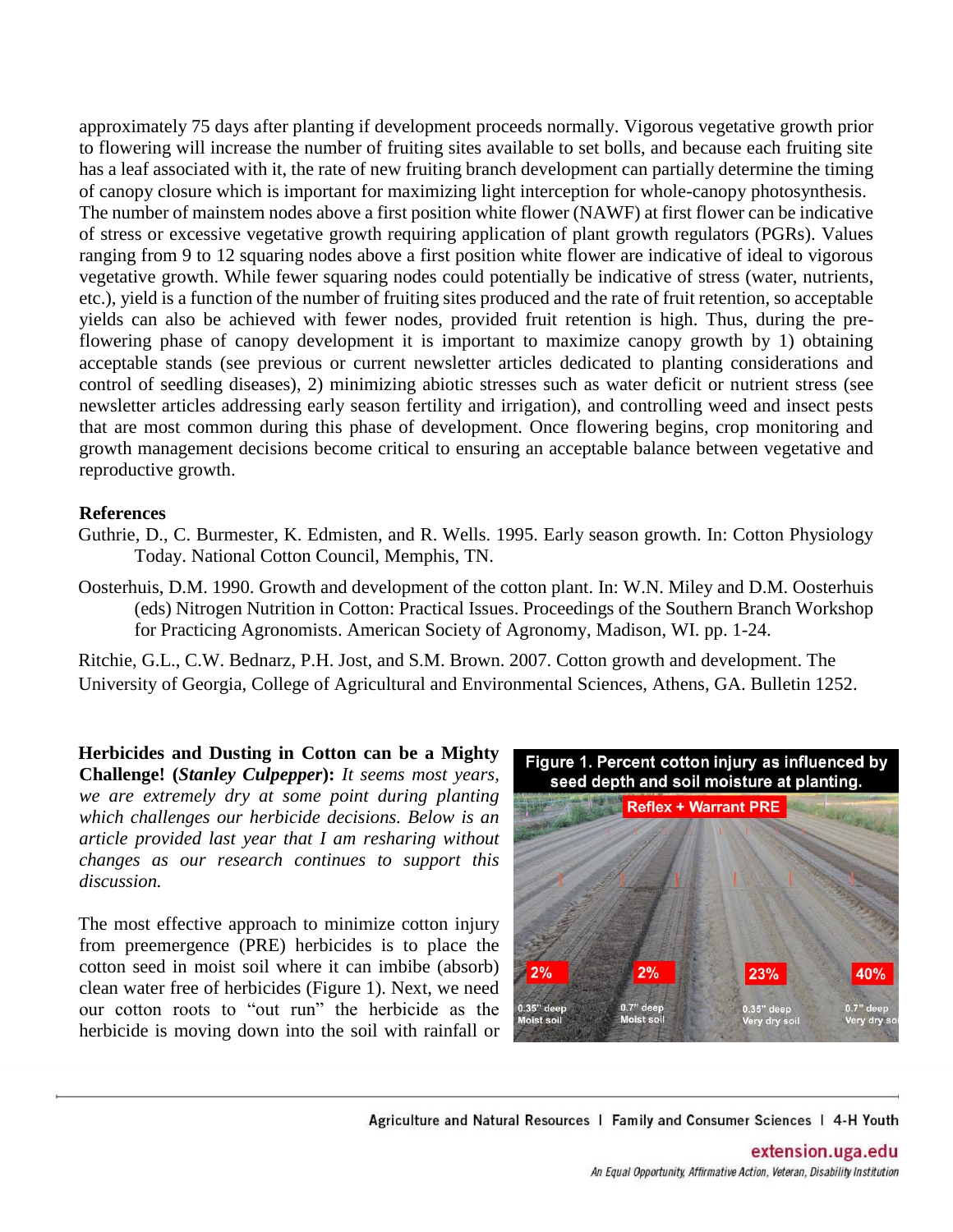irrigation. When placing cotton seed in dry soil and then applying a PRE herbicide, it is likely impossible for water to get to the seed without being contaminated with the herbicide causing a much greater potential for injury.

Thus, dusting cotton in and applying PRE herbicides is far from ideal in regards to avoiding cotton injury. The next thought from every grower is to hold off on the herbicides until the cotton emerges. This thought is extremely dangerous when considering the monumental challenges our family farms face with herbicide resistance in Palmer amaranth. However, it may be the only option in some environments. If one does follow the path of not using PRE herbicides and planting cotton into dry soils, there are several key points to consider.

*First*, there needs to be no weeds emerged (especially Palmer) when the cotton seed is placed in dry soil. If there is, get the backhoe out to dig the Palmer up later in the year. In theory, if the field is weed-free when dusting cotton in the soil then no additional weeds should emerge until it rains.

**Second,** the first postemergence herbicide application should occur as soon as the cotton is fully emerged; the treatment must kill emerged weeds and must include residual herbicides. The level of selection pressure placed on the postemergence herbicide in this situation is very high and not sustainable in time.

*Third,* a second postemergence herbicide application should be made 12 to 15 days later and again include a residual product, this timing assumes you were timely with the first postemergence application. If you were not timely, the interval needs to be shortened following label recommendations.

*And finally,* the value of the layby application in fields without a PRE increases astronomically in regards to herbicide sustainability. Although it is time consuming, it is still better than pulling pigweed!

**In-field Planter Considerations (***Simer Virk and Wes Porter***):** As cotton planting ramps up across the state, it is important to re-emphasize the value of proper planter setup and operation to attain a timely and uniform stand establishment. The previous newsletter article on planter preparation covered key points on planter inspection and maintenance that could be performed before heading out to the field. While it provided a good opportunity to prepare for planting, an important aspect of ensuring good planter performance is regular in-field checks and adjustments to different planter components as needed for the prevalent field conditions. Planter issues are common during planting but can be mostly avoided by paying attention to the planter operation and catching issues before or as they occur in the field. Here are few additional considerations to keep in mind while planting cotton to minimize or prevent any potential planter related issues in the field:

• First and foremost, if you haven't started planting cotton yet, there is still time to **perform a thorough planter inspection** using the checklist available here [Planter Checklist \(UGA\).](https://site.extension.uga.edu/precisionag/2022/03/12-point-checklist-to-ensure-your-planter-is-ready-for-the-field/) Remember to take care of any major issues or parts that needs to be replaced before getting out in the field and plant.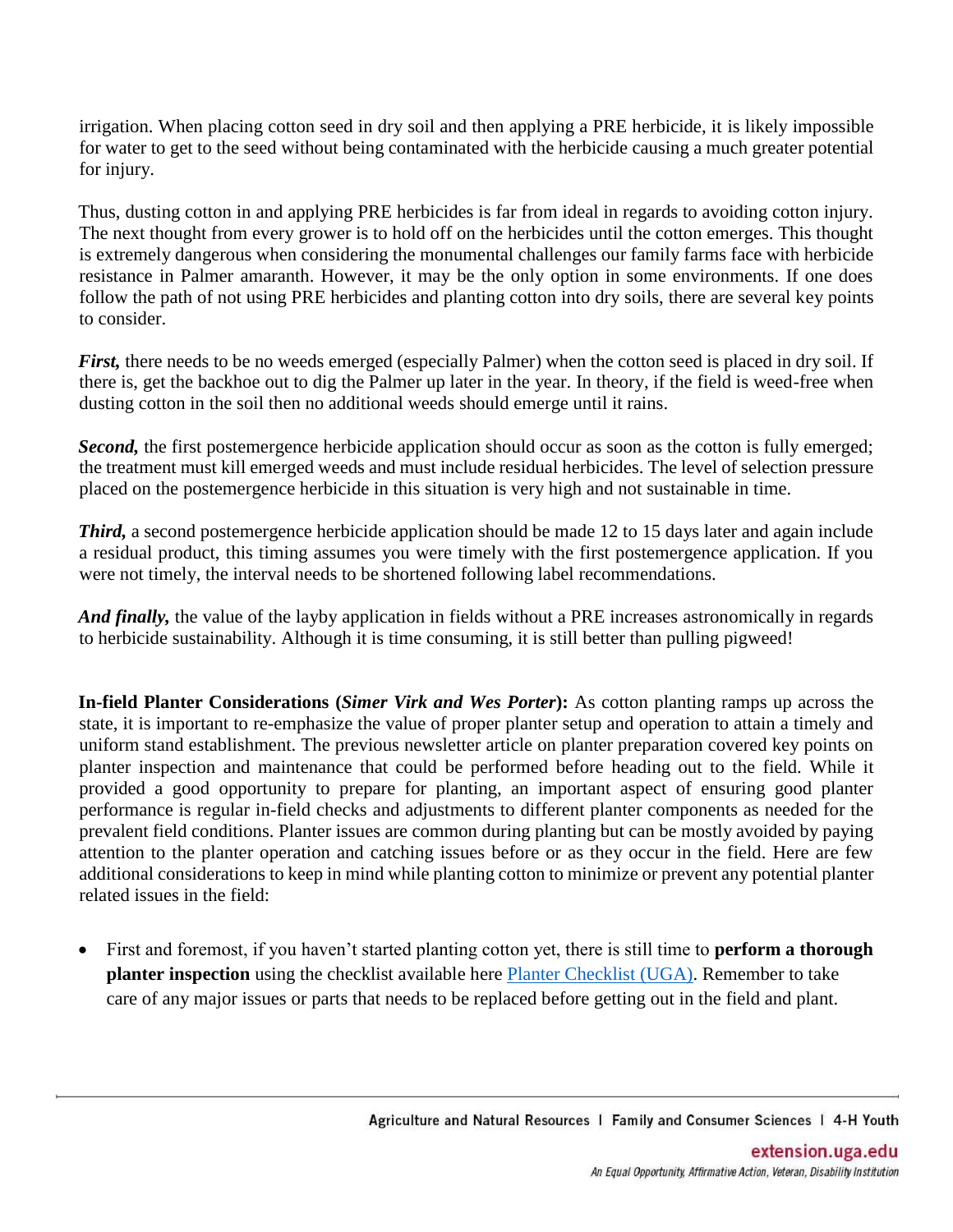Neglecting minor issues now can result in greater downtime and/or major problems later in the season.

- If you are already out in the field planting cotton, make sure to **get out and dig behind the planter** to ensure that the desired seeding rate (seeds per foot), seed depth, and seed-to-soil contact are attained across every row. Seeding rate and/or depth variability is very common among the row-units on the same planter so checking each row is important to have a uniform stand across the field.
- Variability in planting conditions within the same field or among the fields is again common and will require **adjustment to planter settings based on the existing conditions**, with special consideration to variability in soil texture, moisture, and/or crop residue. A change in cotton variety, specifically seed size, would also require adjustments to vacuum and seed meter settings to ensure good seed singulation with minimal skips or doubles.
- When you notice any seed singulation, spacing, or depth issues in the field while planting, make sure to **properly identify and fix planter issues before continuing to plant** across the whole field with the same planter. It doesn't take long for small seed metering or spacing issues to translate into much bigger emergence problems later.
- Always keep a **consistent visual on important planting parameters** including vacuum pressure, row-unit bounce, operation of row-cleaners, gauge-wheels and closing wheels from the tractor cab during planting. Minor planter issues – which can affect seed placement and emergence – during planting are often the hardest to catch and often go unnoticed until they become a problem. The last place you want to identify a problem is after emergence.
- When using a seed monitor or any other advanced planting technology such electric seed meter drives or active downforce, **pay attention to the planting feedback for each row** instead of looking at the overall population and other averaged planting metrics. Planting issues are usually not consistent across the whole planter but more specific to individual row units so they are easy to identify and fix when viewing by-row feedback.

**Weather and Climate Outlook for May 2022 and Beyond (***Pam Knox***):** April 2022 was a mixed bag climate-wise, with some areas in central Georgia receiving a lot of rain while others missed out. This led to dry conditions in some parts of the state that have farmers there worried. Temperatures in the northern  $\frac{3}{4}$ of Georgia were cooler than normal overall, while farmers in southern Georgia experienced conditions that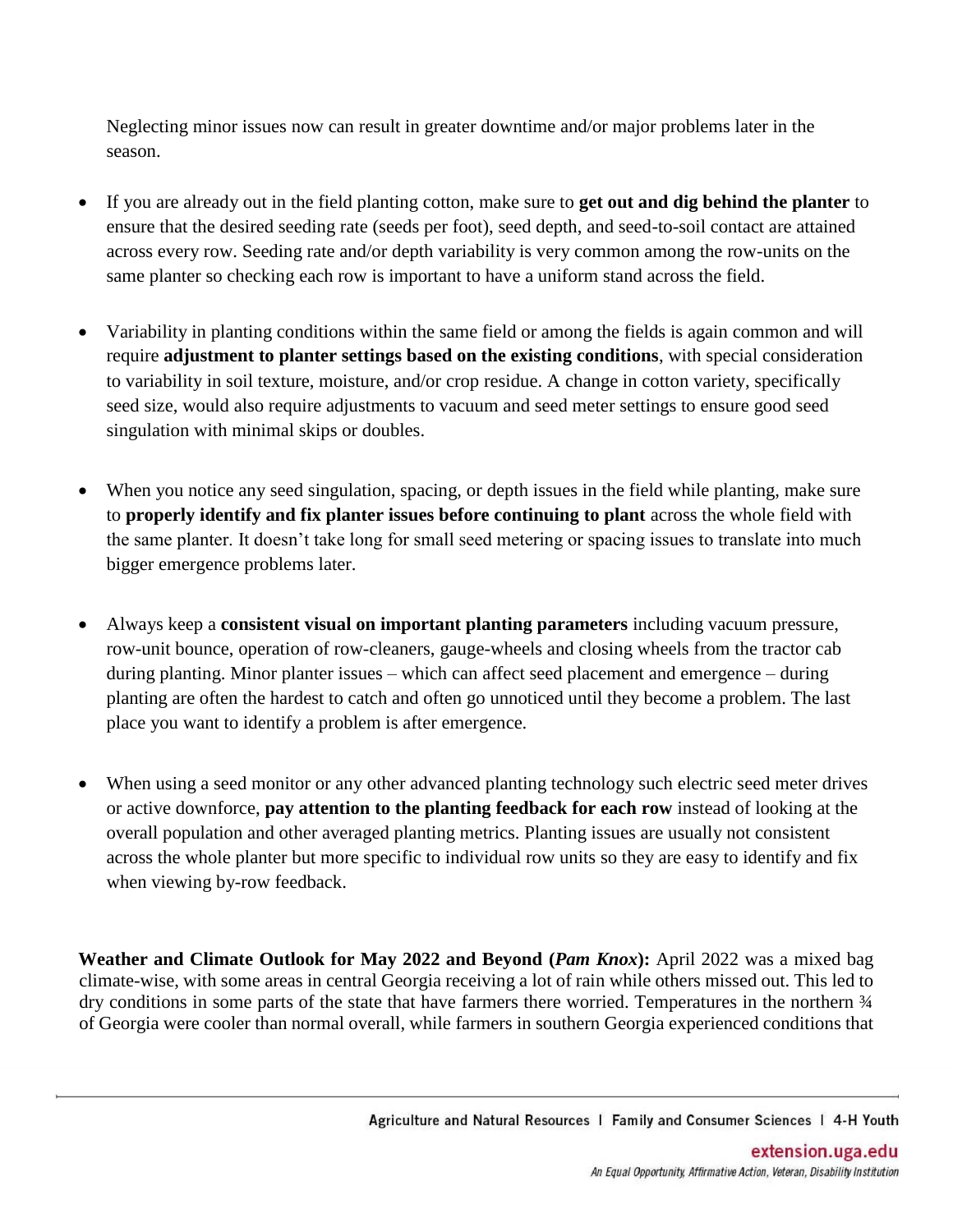were a bit warmer than normal. As a result of the variable rainfall and warmer than average temperature, moderate drought and abnormally dry conditions cover a quite a bit of South Georgia as of the beginning of May.

The climate prediction for May shows a continuing trend towards warmer than normal temperatures across the state, but especially along the southeastern coastal plain. This is due both to the continuing trend towards warmer temperatures we see worldwide and the surprising continuation of La Niña into a third year. The prediction for May's precipitation from NOAA's Climate Prediction Center shows us in equal chances of lower, near, and above normal rainfall for May. This is not surprising since our current weather state puts us in a summertime pattern, with daily thunderstorms (and some occasional severe weather) dropping rain in some places while it misses others, so large-scale rainfall patterns are hard to forecast. Because of that, the drought conditions are predicted to continue through May, although they may disappear later in summer once the tropical season kicks in.

The Atlantic tropical season officially begins on June 1. The predictions this year are for another active season due to the continuing influence of La Niña, which tends to suppress the jet stream which might otherwise keep tropical waves developing into storms or hurricanes. Of course, the predictions only cover the number of named storms per year, so we cannot say at this point if they will bring rain to the Southeast or if they will move over Texas or up the East Coast this year. Tropical rainfall is an important part of the water cycle in summer in the Southeast, so we hope that at least some tropical moisture will come over the summer. It is not too early to think about tropical storms, since for most of the last few years we have at least one named storm before the official start of the tropical season. The long-range models are already suggesting that we may get at least one storm in mid-May off the East Coast, although it may not bring much rain to most of the Southeast. Now is the time to prepare for hurricane weather, since the season will be on us before you know it.

The current La Niña has been surprisingly strong this year, and for now we don't see an end. Only a couple of La Niñas since 1950 have lasted for three years, so this makes it more difficult to predict what effects it might have on climate conditions. For now, our best bet is to consider this just another La Niña summer, with limited effects on temperature and rainfall during the growing season and the biggest impact on the tropics.

If you are one of the areas that are experiencing dry conditions, you may wish to report those conditions to let the National Drought Monitor authors know so they can incorporate your reports into the national drought map. I have posted instructions for how to report to the Condition Monitoring Report site at <https://site.extension.uga.edu/climate/2022/04/how-to-report-dry-conditions/>.

**Early Season Irrigation Requirements for Cotton Production (***Wes Porter, David Hall, and Jason Mallard*): While every year brings something different we must keep an eye on the weather, soil moisture conditions, and future forecast and make necessary adjustments. While other areas of the country are struggling to plant due to excessive rainfall and moisture, we have not had a significant rainfall in southern Georgia since mid-April (around Easter). While, it can change, and you cannot put too much faith in a 10+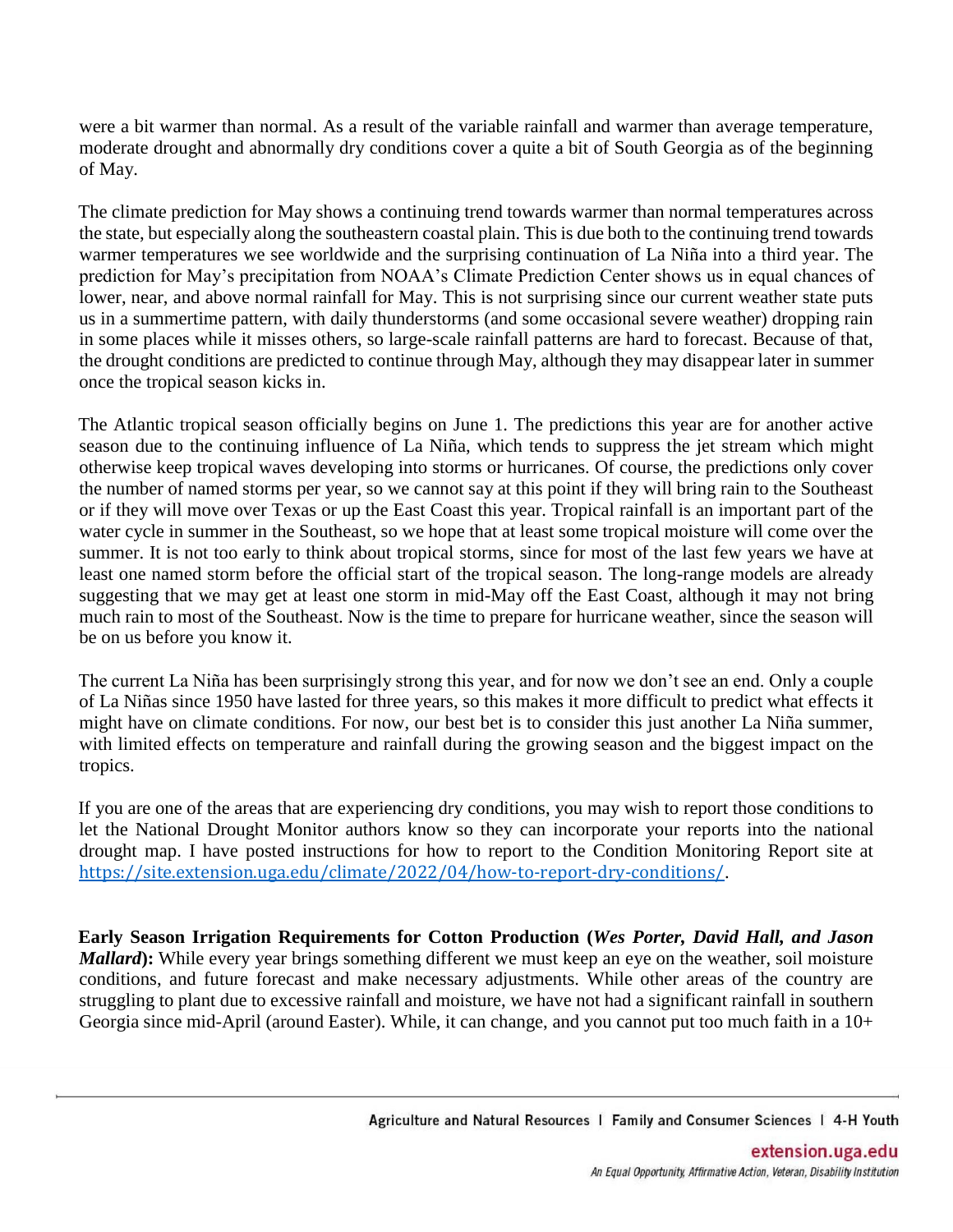day forecast, currently the long-term forecast is for us to remain dry with less than a 30% chance of rain until mid-May. Temperatures are expected to reach the 90's during the first week of May. Knowing this, we need to plan for planting into dry conditions and should plan to apply a small amount of irrigation prior to planting if possible in irrigated fields.

Most of the cotton across Georgia should be planted during early- to mid- May. Similar to peanut, cotton does not require very much irrigation during the first month or so of growth and in some cases if adequate rainfall is received cotton can go up to squaring and even bloom without additional irrigation applications as exhibited by the red box and water use curve below in Figure 1. UGA Extension has developed an [Irrigation Reference Guide for Corn, Cotton, Peanuts, and Soybeans | UGA Cooperative Extension](https://extension.uga.edu/publications/detail.html?number=C1189), a quick and easy irrigation scheduling guide that is laminated and contains the four major row crops grown in Georgia. However, if it gets hot and dry again like it did during late May and early June of 2021 you may need to apply a few small irrigation applications either weekly or potentially a few times per week. The red box below represents cotton water requirements the first five weeks after planting. Keep a track of rainfall and temperature, your irrigation efficiency (typically around 65-70% for high pressure systems and 80-90% for low pressure systems), and make irrigation applications accordingly. Keep in mind that the water requirement below is irrigation plus rainfall, and the weekly water requirement recommendation was developed based on a historical average evapotranspiration. Thus, your actual water/irrigation requirement may vary slightly based on weather conditions and rainfall during the growing season. As stated above, this year is shaping up to be hot and dry, so keep that in mind during the early part of the cotton season. For a more in-depth irrigation recommendation it is suggested that you look into implementing either a computer scheduling model either online or via a Smartphone App, or soil moisture sensors.



**Figure 1. Seasonal Cotton Water Requirement.**

Agriculture and Natural Resources | Family and Consumer Sciences | 4-H Youth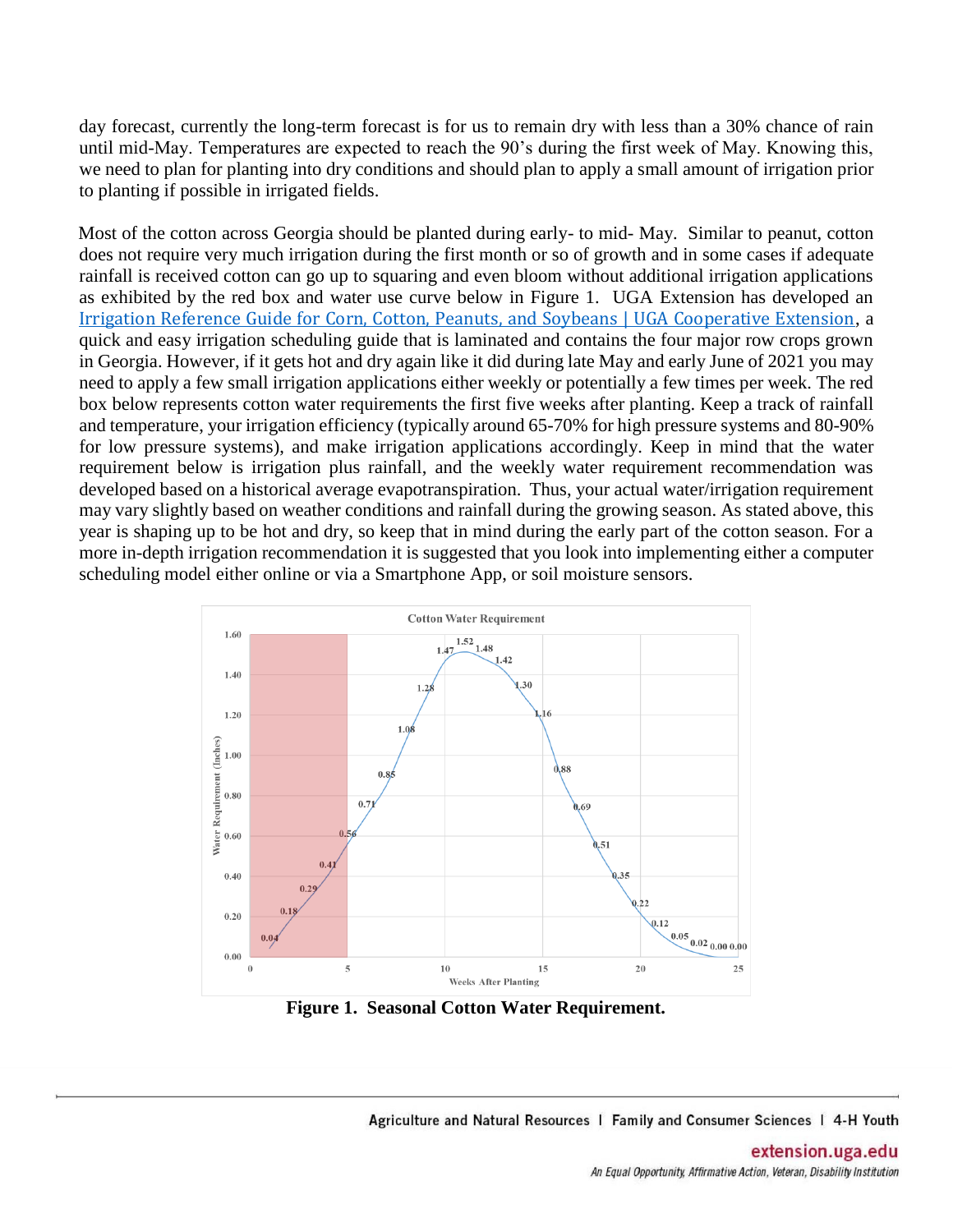For cotton farmers who utilize tools such as soil moisture sensors in their irrigation scheduling, there are a few quick reminders to keep in mind. We tend to visualize the above ground plant biomass and forget what is growing below the surface. We can sometimes be guilty of placing a sensor in the row of the cotton let it start logging data, making decisions from that data and assuming everything is good to go. Unfortunately, we need to ensure we know what is going on in the field before we blindly start following the sensor. Based on when you planted certain fields cotton may be spread in age by several weeks while some is still in the bag, this is a good time to think about "weighting sensor depths" according to rooting depths.



**Figure 2. Visual development of root development as the cotton plant progresses in age.**

One thing is certain in farming, one year from the next is never the same. Weather and available moisture are constant variables. Adding rooting depths and plant needs in the equation creates the need for a formula for weighting sensor depths in your irrigation scheduling decision, an important factor throughout the growing season. Most sensors come with two or three depths that measure available moisture. Early in the season, we generally have cool nights and afternoon temps are "normally" around the low to mid 80s. The evaporation rate is low in comparison to the dry hot summer days and nights. The root profile for the first month develops fairly shallow in the soil. These combinations of events reflect the plant water needs, as shown in our UGA Checkbook method. Moisture sensors generally default to an average of using sensors available on the probe for a trigger decision. This can provide false water needs for young cotton plants. For example, if a 16" depth is showing a dry reading and the 8" sensor is reading adequate moisture, the average will possibly trigger an irrigation event. If a cotton plant has just fully emerged and your root profile is in the 8"-10" range in this scenario, you actually do not need to irrigate. Now, considering the rooting depth let's weight the 8" sensor by an 80% value and the 16" sensor by 20%. Now since the average is weighted higher on the shallow sensor it can be seen that irrigation may not be needed. You should not begin to fully use deeper sensors for irrigation scheduling decisions until you see what water use is occurring at those depths. Weighting moisture sensors can be very beneficial but can be harmful if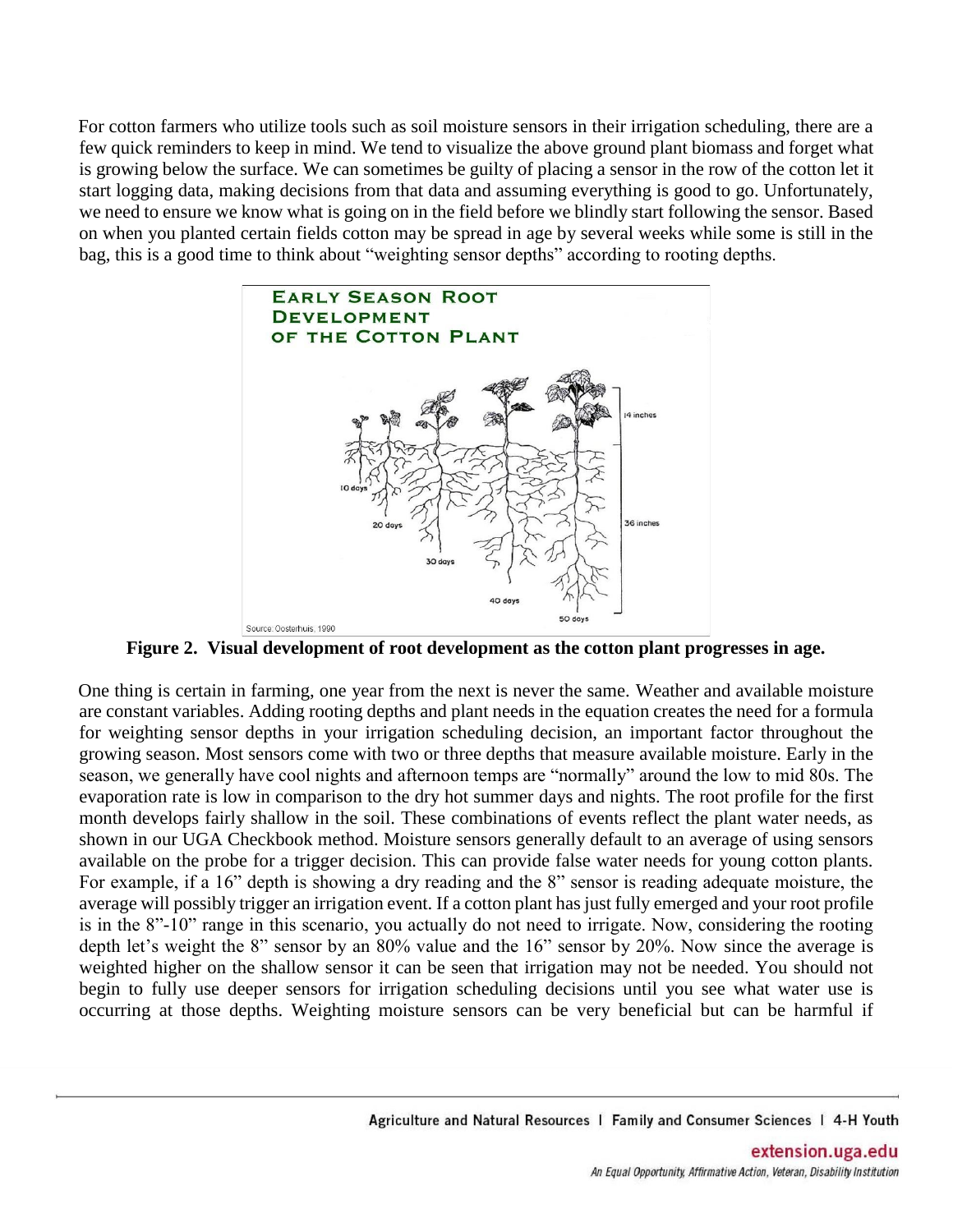adjustments are not made during the growing season. If you are interested in weighting sensors, below are UGA Extension suggestions to consider for weighting sensors during the growing season:

 $D1$  = shallow sensor  $D2$  = middle sensor  $D3$  = deepest sensor

- Early-Season: 80% \* D1, 20% \* D2, 0% \* D3
- Early-Mid Season: 60% \* D1, 30% \* D2, 10% \* D3
- Mid-Season: 50% \* D1, 25% \* D2, 25% \* D3
- Late-Season: 40% \* D1, 30% \* D2, 30% \* D3

Soil moisture sensors provide the most accurate means of monitoring available soil moisture. Monitoring the root zone and available moisture present is a great tool in irrigation scheduling. If you have further questions about irrigation scheduling on your cotton reach out to your local UGA County Extension Agent.

**General Thoughts and Last-Minute Decisions (***Camp Hand***):** As we enter what is supposed to be full swing for cotton planting, I have a few thoughts and considerations to take into account regarding the situation we are currently in.

The first thought I have is that I am praying for a rain for our growers across the state. We have gotten pretty dry in a hurry as a whole, and many conversations that I am currently having with folks go something like this: "How's things your way?" "Just hoping for some rain!" Luckily, over the past few days pop-up showers have given some folks what they need to start or continue planting. However, others have not been quite as fortunate.

We need to keep in mind that we are still very early in our window for planting cotton and that now is not the time to press the panic button just yet. Although I would much rather spread out our planting dates, thus spreading out our risk, if we get backed into a corner and have to plant our crop in a hurry (particular for dryland situations) we can make it work. It wouldn't be the first time, and won't be the last.

Other conversations I have been having are around some supply issues with seed. For one reason or another, growers might not be able to get the variety they wanted. It's important to know that along with the general supply chain snags we are facing with everything else under the sun, 2021 was generally a bad seed production year for the western part of the cotton belt which is part of what we are dealing with now. Although the variety you want may not be available, there are resources available to help you find a replacement. Throughout the meeting season this past winter, many of you heard me talk about the on-farm variety trials and those results. Just as a reminder, those results can be found [here](http://www.ugacotton.com/vault/file/2021-Variety-Trial-Results-FINAL.pdf). Historically, these varieties have represented roughly 75% of the planted acres in our state. With that being said, your preferred variety might be on this list and might be affected by some of these supply issues mentioned above.

Another extremely valuable resource to use if you are trying to make a decision on a variety that you aren't familiar with and isn't included in the on-farm variety trial is the Statewide Variety Trial, commonly referred to as the OVTs. These trials evaluate far more varieties than I ever could on a grower's farm, and provides a relative evaluation of variety performance in six different environments. The OVT results can be found [here](https://swvt.uga.edu/content/dam/caes-subsite/statewide-variety-testing/docs/performance-trials/2021/2021-peanut-cotton-prelim.pdf).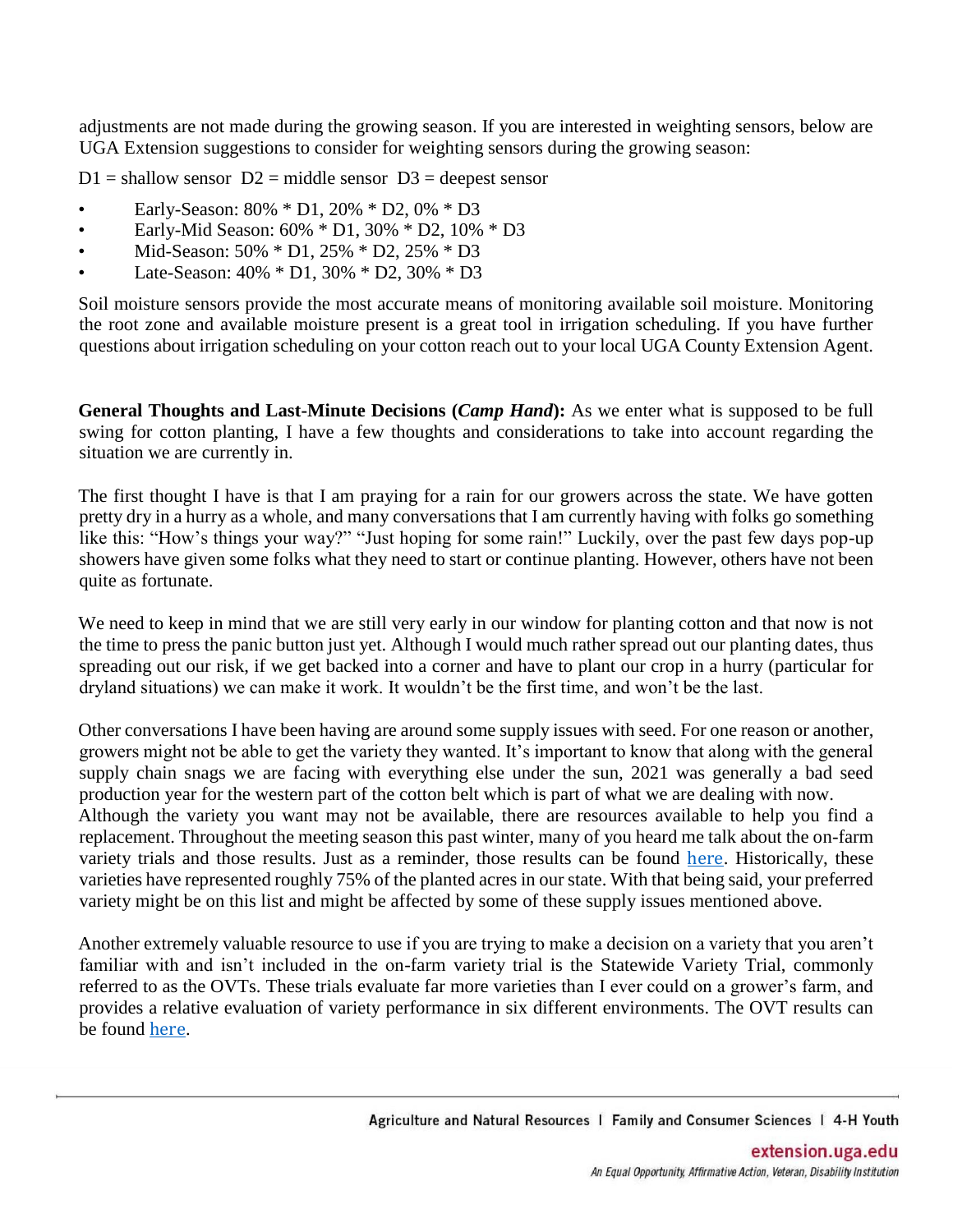If you have last second questions about varieties, or anything else for that matter, don't hesitate to reach out to your local UGA County Extension Agent. They, along with myself and the rest of the cotton team, are here to help.

**Early Season Disease and Nematode Update (***Bob Kemerait***):** The peak of cotton planting is upon us and cotton growers are reminded that careful decisions made now are critical to protecting the crop and yield potential for the rest of the season. Nematodes, especially root-knot, reniform, and sting, can cause serious damage to a cotton crop. The best, and sometimes the only, management options are spent once the furrow is closed. Where root-knot and/or reniform nematodes are an issue, growers are reminded that they can plant nematode-resistant varieties. Planting resistant varieties will protect the plants from damage without the use of nematicides and will also help to reduce growth of nematode populations that will affect the cotton crop next season.

Growers who choose not to plant nematode-resistant varieties, for whatever reason, are encouraged to use nematicides judiciously. No nematicide can provide season-long protection to the cotton crop and certainly will not any effect on nematode populations for next season. (Only planting resistant varieties or rotating away from cotton to a non-host crop will reduce populations for next season.) However, use of an appropriate nematicide at the appropriate rate will allow a cotton plant to get a "head start" and begin to develop a robust root system before the inevitable damage occurs. Protecting that young root system for 4 to 6 weeks early in the season can have lasting benefit on yield and profit.

Below are several key points to getting the most out your investment in use of a nematicide:

- 1. Know the type of nematodes and the size of the population in your fields. This is best accomplished with samples taken after harvest in the previous season. Some nematodes, such as the ectoparasitic sting nematode, may be an easier target because they stay outside the root and are more exposed to the nematicide. Knowing the population size helps to determine which nematicide, fumigant (Telone II), granular (AgLogic 15G), liquid (Velum), or seed treatment (e.g. AVICTA, Copeo, BIOst, or Trunemco) is likely to best provide the needed protection to the cotton crop.
- 2. Once the furrow is closed, the only additional option for nematode management available to growers in a foliar application of oxamyl (Vydate-CLV or ReTurn XL) at about the  $5<sup>th</sup>$  true leaf stage to possibly extend the protective window of nematicides applied at planting.
- 3. New products are often being made available to cotton growers for management of nematodes. Averland FC nematicide (active ingredient abamectin) is such a product for 2022. As there is very little data available for the efficacy of Averland at this time, growers should use caution before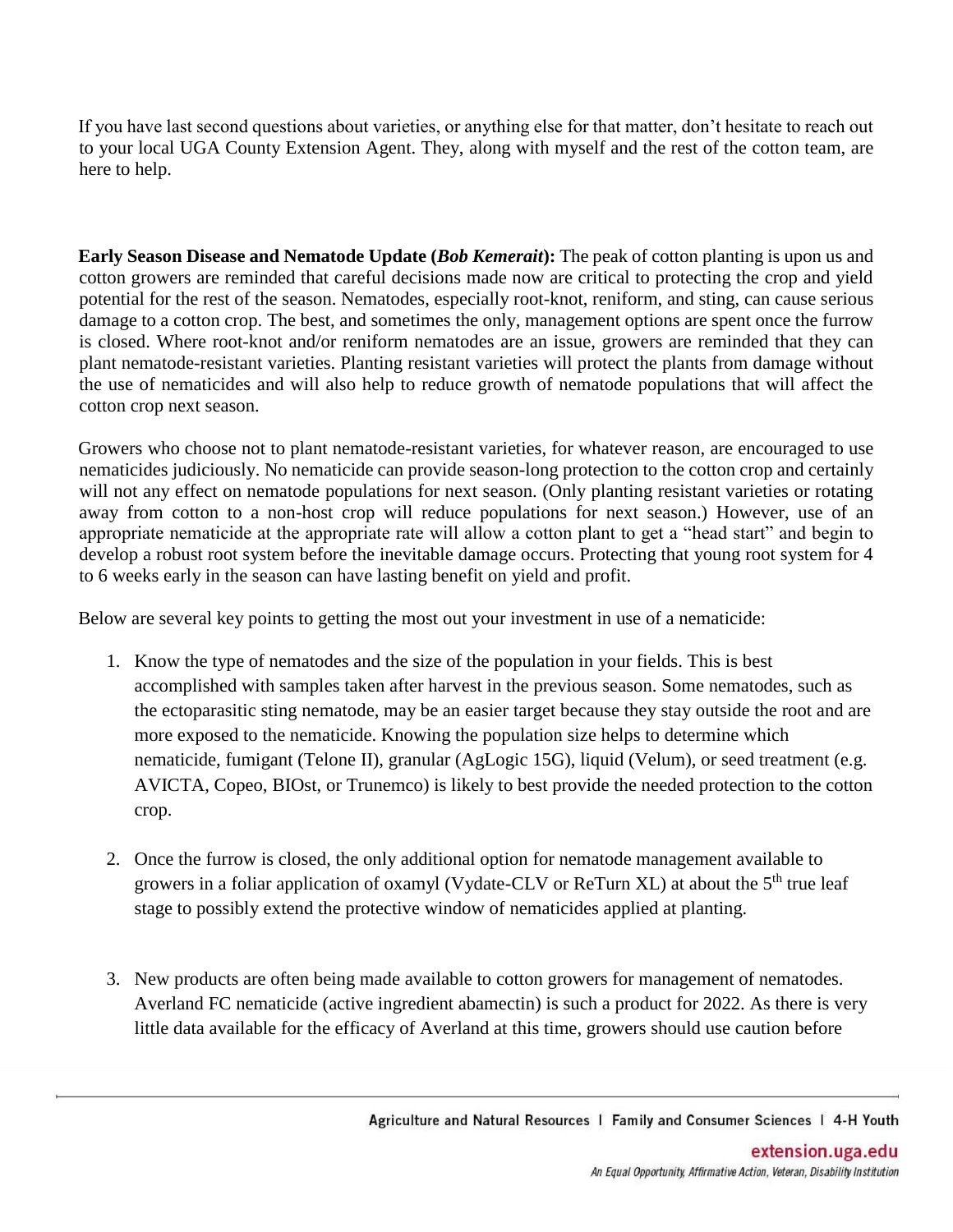whole-scale replacement of products that have proven effective in the past. UGA Extension will have additional data on Averland FC after this season.

- 4. Nematode problems for corn growers seem to be especially severe in 2022. I suspect that the combination of a warmer "La Niña" winter coupled with corn-behind-corn has led to such problems. Cotton growers should also anticipate increased problems with nematodes in 2022 for similar reasons.
- 5. Getting the most out of a nematicide requires using the right product at the right rate. It also requires consideration for environmental conditions as well. For example, fumigation with Telone II is affected by soils that are too wet or too dry at time of application and by significant rain events after fumigation. Likewise, granular products such as AgLogic 15G require some soil moisture to be activated and also taken up into the roots.

Though the 2022 cotton season has only just begun, protecting a cotton crop against nematode now will have lasting benefit throughout the season. Growers are encouraged to make the best management decisions now.

**When to Spray Thrips (***Phillip Roberts***):** Thrips are the most consistent and predictable insect pest of cotton and will infest near 100 percent of cotton planted each year. Thrips are the only insect pest that UGA recommends use of a preventive insecticide as preventive systemic insecticides used at planting provide a consistent yield response to this predictable pest. Decisions to treat other pest should be based on scouting and use of thresholds. At-plant systemic insecticides include AgLogic (aldicarb) applied as a granule infurrow, Admire Pro (imidacloprid) and Orthene (acephate) applied as a liquid infurrow, and neonicotinoid seed treatments (primarily imidacloprid). Acephate can also be used as a seed treatment. In general, aldicarb and the liquid applications of imidacloprid and acephate provide greater and more residual control compared with seed treatments. If thrips populations are high, potentially any of the above-mentioned treatments may need a supplemental foliar spray. However, we would expect seed treatments to require foliar sprays more often than aldicarb or infurrow applications of imidacloprid or acephate.

All fields should be scouted for thrips and thrips injury. Seedlings are most susceptible to thrips during early growth stages (i.e. 1-2 leaf cotton is more susceptible to thrips than 3-4 leaf cotton). Economic damage rarely occurs once seedlings reach the 4-leaf stage and are growing rapidly. Growing rapidly is an important point. Thrips injury will be greater on slow growing seedlings compared to rapidly growing seedlings during any growth stage. Thrips are feeding on unfurled leaves in the terminal. Let's consider a slow growing seedling which unfurls a new true leaf in 6 days and a rapidly growing seedling which unfurls a new true leaf in 3 days. If the same number of thrips were feeding on each plant, injury would be much more severe on the slow growing seedling as thrips feed on that leaf for 6 days compared to only feeding on the new leaf in the rapidly growing seedling for 3 days. To sample thrips simply pull an individual plant and slap against a surface such as a note pad or cigar box to dislodge thrips. Count adult and immature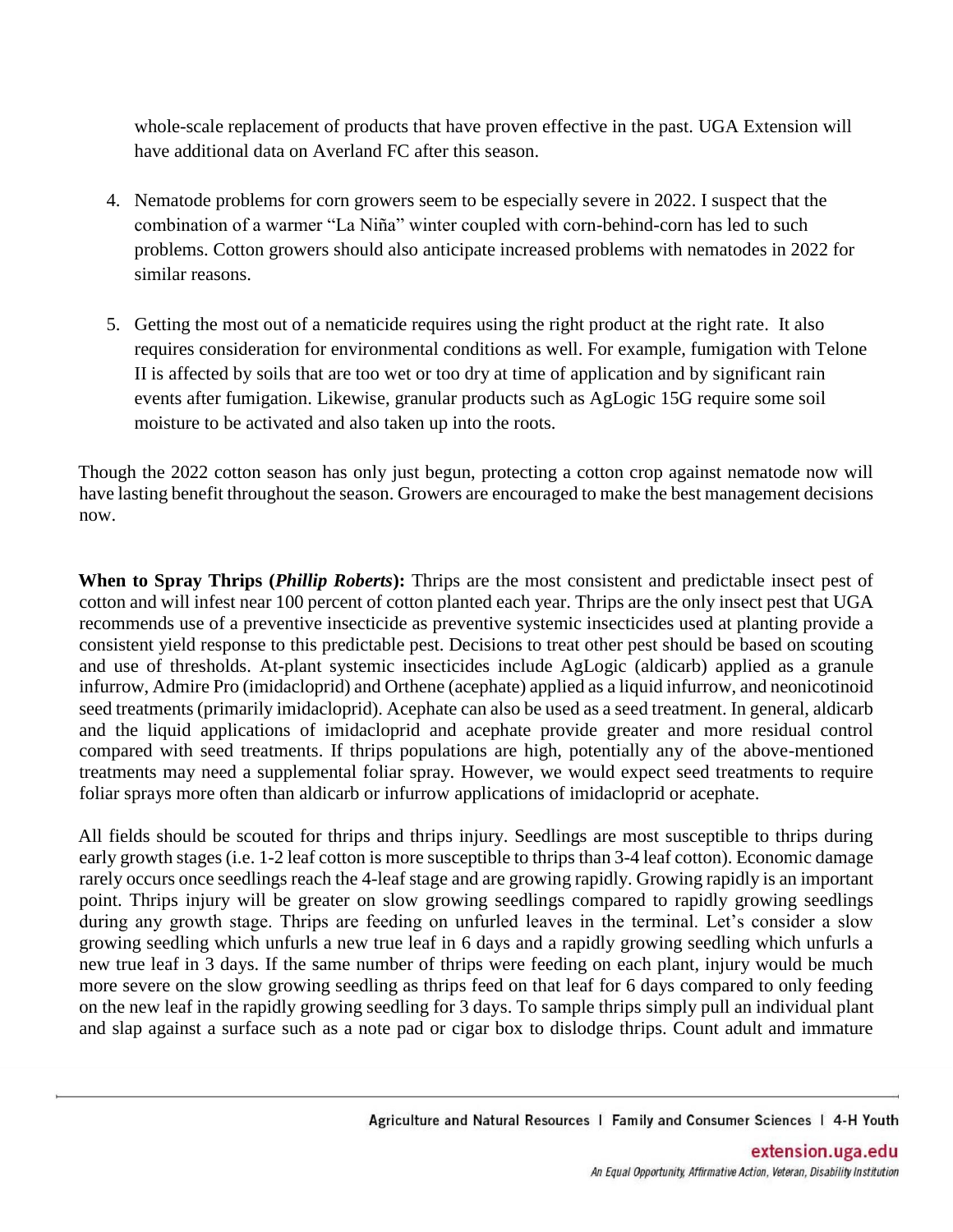thrips on multiple plants in a field. Adult thrips are winged and are most often brown or almost black (these are tobacco thrips). Immature thrips are wingless and cream colored. The threshold for thrips is 2-3 thrips per plant with immatures present. The presence of immatures indicates the at plant insecticide is no longer providing control, thrips eggs laid on the plant, eggs hatched, and thrips are developing. Recommended foliar insecticides for thrips control include Orthene, Bidrin, and dimethoate; pyrethroids will NOT control thrips. It is important that you begin scouting soon after emergence. Remember that early growth stages are much more sensitive to thrips feeding compared with later growth stages. At the latest, you need to be scouting and prepared to react as seedlings begin unfurling the first true leaf. I have seen many times that growers will wait to apply a thrips spray with a POST herbicide. If you have a thrips problem at the 1-leaf stage, it needs to be addressed in a timely manner.

The figures below illustrate within season risk for thrips in Tifton, Waynesboro, and Madison, Georgia. You can generate thrips risk info for your location using the **Thrips Infestation Predictor for Cotton** at the following web site: <https://products.climate.ncsu.edu/ag/cottontip/>. Thrips risk for most of southwest Georgia is similar for Tifton in that thrips risk is highest on April plantings and begins to decline in May. Note the risk for Waynesboro is greatest during late April and then declines in May. Interestingly, thrips risk in Madison (North Georgia) is greatest during the first three weeks of May. This predictive model does not consider tillage, thrips infestations are significantly lower in reduced tillage systems where residue is on the soil surface. The more residue, the greater the reduction in thrips.



*Figure 1. Within-Season Risk for 2022, Tifton, GA*



*Figure 2. Within-Season Risk for 2022, Waynesboro, GA*

Agriculture and Natural Resources | Family and Consumer Sciences | 4-H Youth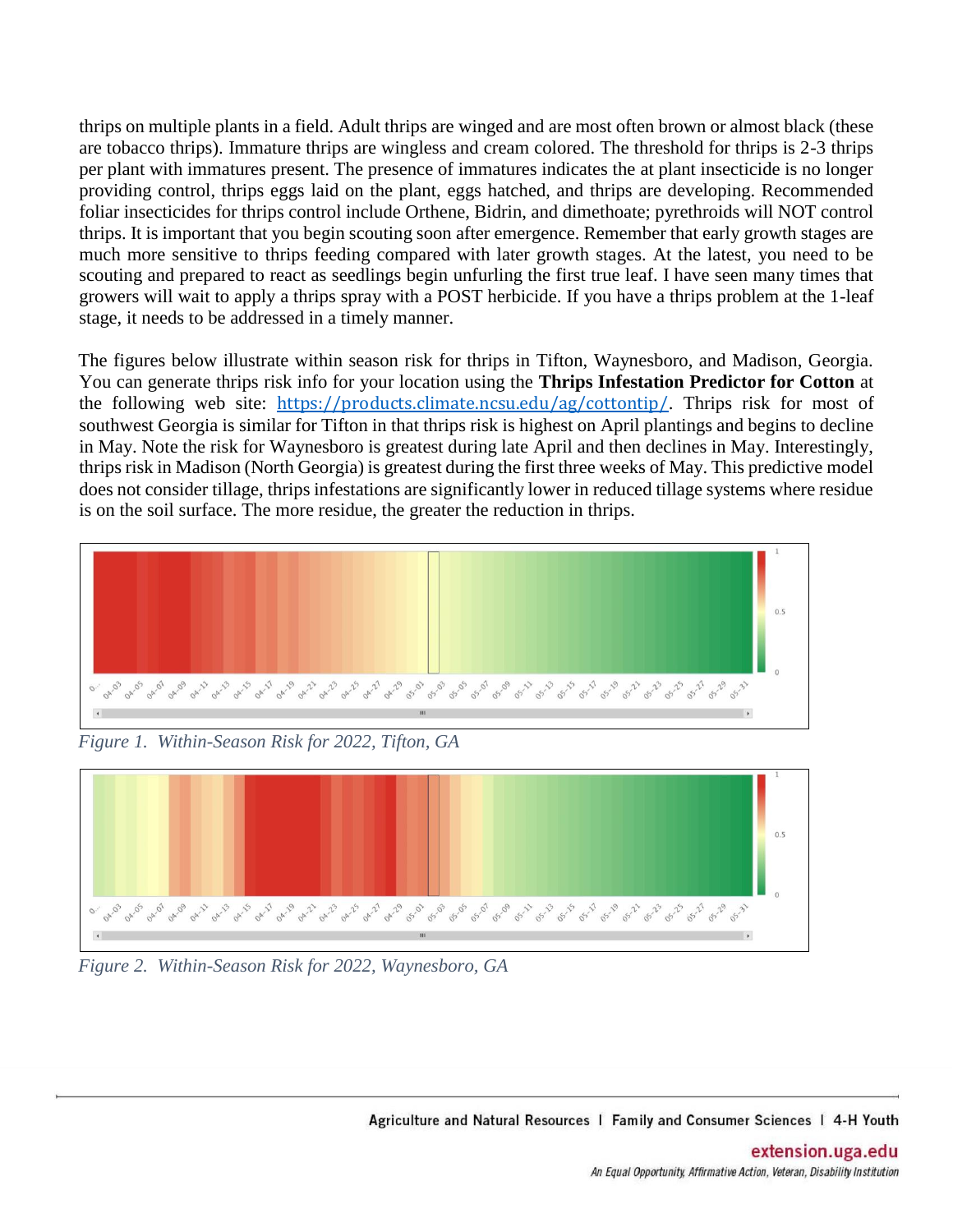

*Figure 3. Within-Season Risk for 2022, Madison, GA*

**Your Weed Management Toolbox is in Trouble; Are You Paying Attention? (***Stanley Culpepper***):** The ability to control weeds on our family farms in the future is frightening, at least for those paying attention. If you are one of those reading popular press articles or listening to scientists, then you know weed resistance to herbicides is extremely alarming, removing tools from the toolbox rapidly. Palmer amaranth with resistance to glyphosate, ALS-herbicides (Staple,etc.), atrazine, and the PPO herbicides (Reflex, Valor) has been documented in our state; keep in mind resistance issues in ryegrass are an even greater problem for some! Although the loss of tools to resistance is justifiability alarming and a very serious situation, unfortunately, I am not sure this alone is our greatest challenge.

In fact, I would suggest it is not! The current regulatory atmosphere is equally if not more of a concern and unlike resistance, we have little influence on the decisions being made. In-field buffers placed on dicamba products labeled for use in cotton prohibit their legal application on 20 to 50% of our fields (Figs 1 and 2), and don't forget the court system will likely determine our ability to use these tools in any practical manner over the next 12 months. Enlist Duo is no longer registered in 11 Georgia counties because of the Endangered Species Act (ESA); MSMA is facing serious use limitations due to rotational restrictions; and just last week, the U.S. EPA released details informing us diuron may be removed from our weed management programs (cotton, veggies, and fruit). Diuron is, as you already know, one of the most important herbicides available on a cotton farm today providing excellent weed control, resistance management, and economic sustainability. Make yourself more aware of this situation and be prepared to act